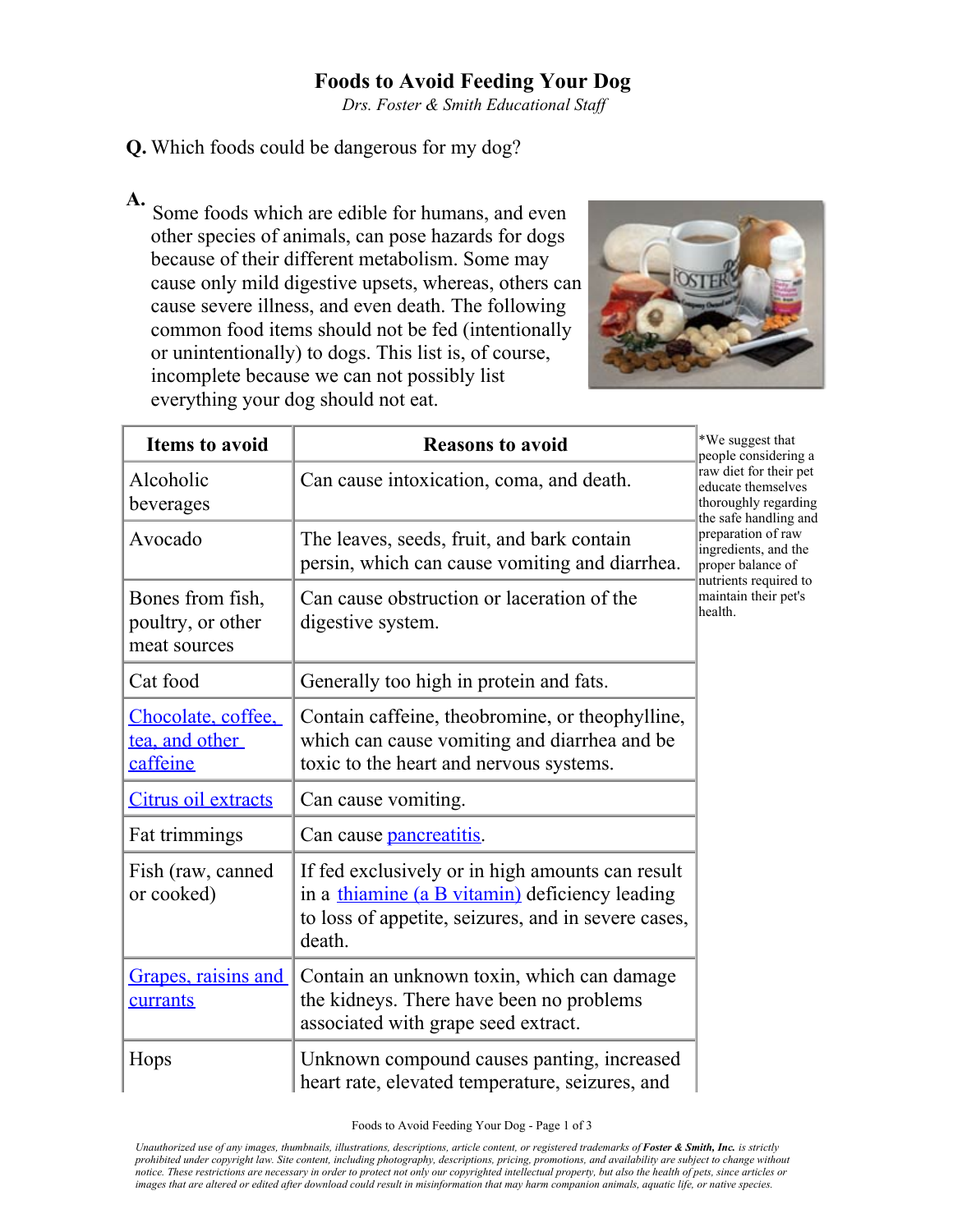|                                                        | death.                                                                                                                                                                                   |
|--------------------------------------------------------|------------------------------------------------------------------------------------------------------------------------------------------------------------------------------------------|
| Human vitamin<br>supplements<br>containing <i>iron</i> | Can damage the lining of the digestive system<br>and be toxic to the other organs including the<br>liver and kidneys.                                                                    |
| Macadamia nuts                                         | Contain an unknown toxin, which can affect<br>the digestive and nervous systems and muscle.                                                                                              |
| Marijuana                                              | Can depress the nervous system, cause<br>vomiting, and changes in the heart rate.                                                                                                        |
| Milk and other<br>dairy products                       | Some adult dogs and cats may develop diarrhea<br>if given large amounts of dairy products.                                                                                               |
| Moldy or spoiled<br>food, garbage                      | Can contain multiple toxins causing vomiting<br>and diarrhea and can also affect other organs.                                                                                           |
| <b>Mushrooms</b>                                       | Can contain toxins, which may affect multiple<br>systems in the body, cause shock, and result in<br>death.                                                                               |
| Onions and garlic<br>(raw, cooked, or<br>powder)       | Contain sulfoxides and disulfides, which can<br>damage red blood cells and cause anemia. Cats<br>are more susceptible than dogs. Garlic is less<br>toxic than onions.                    |
| Persimmons                                             | Seeds can cause intestinal obstruction and<br>enteritis.                                                                                                                                 |
| Pits from peaches<br>and plums                         | Can cause obstruction of the digestive tract.                                                                                                                                            |
| Raw eggs                                               | Contain an enzyme called avidin, which<br>decreases the absorption of biotin (a B<br>vitamin). This can lead to skin and hair coat<br>problems. Raw eggs may also contain<br>Salmonella. |
| Raw meat                                               | May contain bacteria such as Salmonella and E.<br><i>coli</i> , which can cause vomiting and diarrhea.*                                                                                  |
| Rhubarb leaves                                         | Contain oxalates, which can affect the<br>digestive, nervous, and urinary systems.                                                                                                       |
| Salt                                                   | If eaten in large quantities it may lead to<br>electrolyte imbalances.                                                                                                                   |
| <b>String</b>                                          | Can become trapped in the digestive system;<br>called a "string foreign body."                                                                                                           |
|                                                        |                                                                                                                                                                                          |

Foods to Avoid Feeding Your Dog - Page 2 of 3